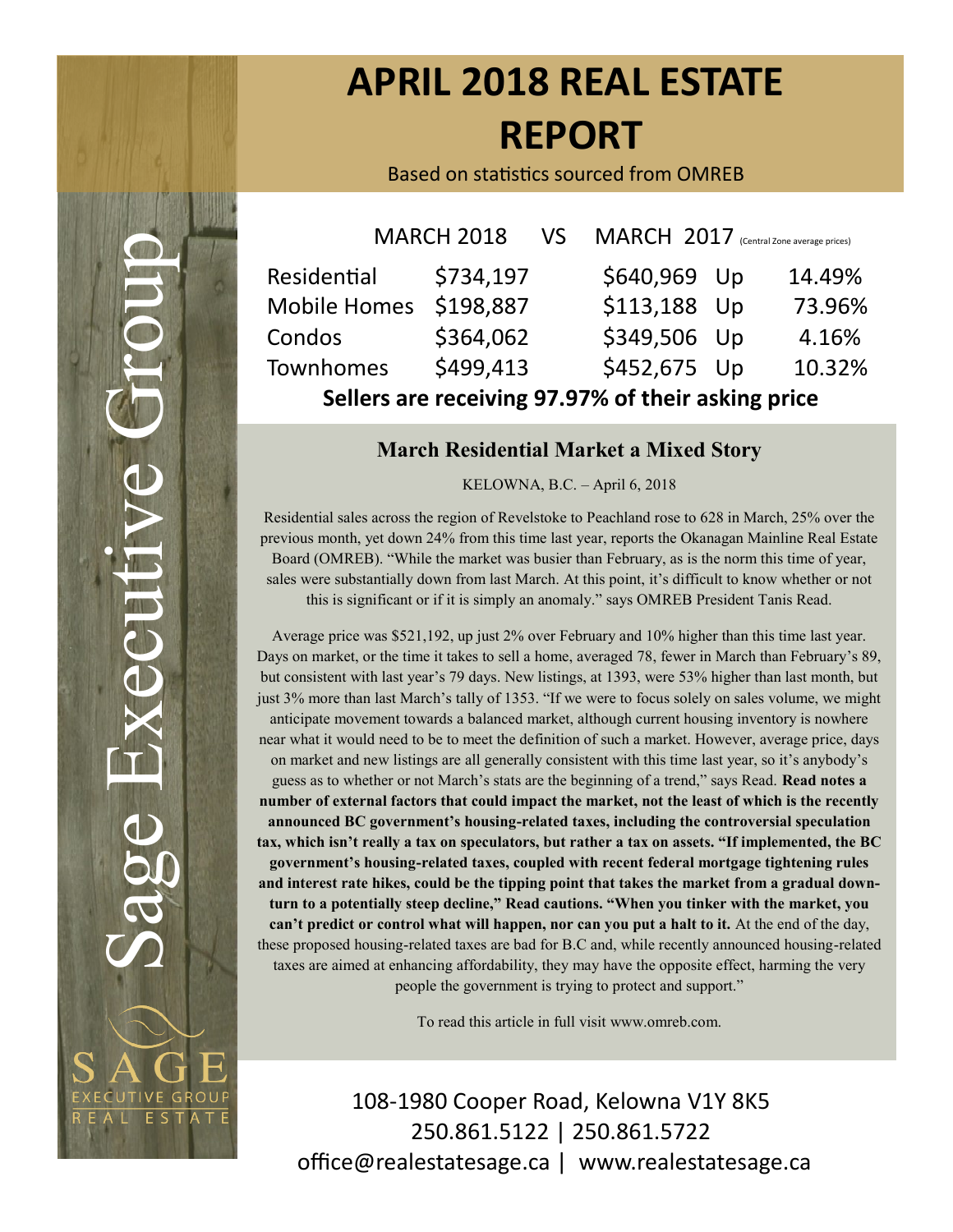#### WHAT'S HOT:

## Up and coming trends 2018

#### The Rise of the Tech Guru

Smart homes are getting smarter, with homeowners increasingly purchasing devices and apps that perform tasks such as opening blinds, operating sprinkler systems, and telling Alexa what food to order.

## Smart Glass Adds Privacy, Energy Savings

As more homes feature bigger and more numerous windows, homeowners will naturally look for ways to pare down the energy costs, lack of privacy, and harmful ultraviolet rays that can accompany them. Next year, the glass company Kinestral Technologies will begin offering a residential option to their line of windows and skylights. Called Halio, the technology allows users to tint glazing electronically up to 99.9 percent opacity. The company claims this can eliminate the need for blinds, shades, and curtains.

## Spiritual Gardens That Lift the Soul

Homeowners have long seen their gardens as a place for quiet reflection, so choosing plants and designs that have a physical tie to spirituality is a natural next move. The trend may have started with Bible gardens, which use any number of the more than 100 plants mentioned in the Christian text to populate a restful repose.

#### Kitchens That Do More Than Just Look Pretty

An emphasis on eating fresh, healthy foods may mean more frequent trips to grocery stores and farmers markets, but it could also change the architecture of our kitchens. Portland, Ore.–based designer Robin Rigby Fisher says many of her higher-end clients want a refrigeratoronly column to store their fresh foods, installing a freezer or freezer

drawer in a separate pantry or auxiliary kitchen. The containergardening industry is vying for counter space with compact growing kits that often feature self-watering capabilities and grow lights. Fisher is also getting more requests for steam ovens that cook and reheat foods without stripping them of key nutrients, though she notes that these ovens can cost \$4,000 and have a steeper learning curve than conventional ones. Homeowners also want to be able to use their kitchen comfortably, which means having different or variable counter heights that work for each member of the family, ample light for safe prepping, easy-to-clean countertops, and flooring that's softer underfoot, such as cork.

#### Battery Back-Up Systems

 Any home owner who's experienced a weather-related disaster, such as hurricanes, forest fires, and torrential downpours, understands the peace of mind that comes from having systems in place to help withstand Mother Nature's worst punches. One example of this is a battery backup that integrates into a home's electric system and operates during power outages,



P. 250-861-5122 F. 250-861-5722 office@realestatesage.ca www.realestatesage.ca

## Housing Starts 2007 - 2017



If you have a brokerage relationship with another agency, this is not intended as a solicitation. All information deemed reliable but not guaranteed.